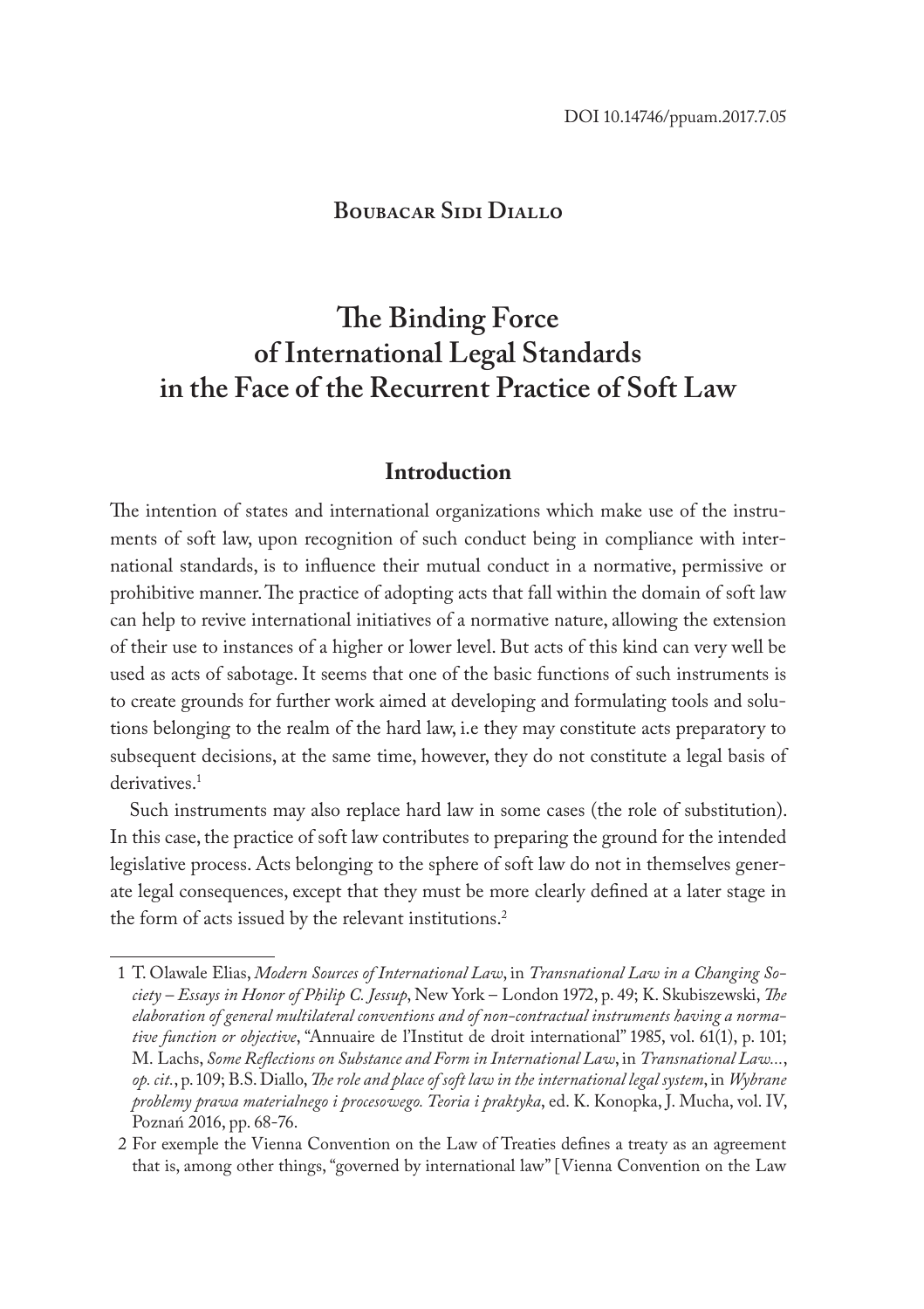### **The doctrine and the development of soft law**

Soft law is a doctrinal concept derived from public international law.<sup>3</sup> Originally conceived as a set of sentences with an attenuated or non-existent binding force, soft law is now conceived as an encompassing concept capable of bringing together all phenomena far from an idea of law as a system of norms sanctioned by the State. Soft law recommends a model of behavior to its recipients, a particular technique for formulating statements embodied in informal acts. In this sense, it differs considerably from the legal norm.4 Nevertheless, the recommended technique re-establishes links with the legal norm in the light of the functions it ensures; soft law is understood as an accessory and subsidiary technique to hard law. Can this continuation of hard law by other means not be totally integrated with the legal order? The legal order makes soft law a graduated reception, which oscillates between the absence of consideration and the punctual acceptance of its effects. Soft law is generally excluded from the litigation of excess power because of its non-prescriptive nature, but when envisaged as a source of responsibility of the State in the context of unlimited litigation, subject to judicial review, soft law reflects the ambivalence of the international legal order. Soft law is a set of rules whose "jurisdiction" is discussed. They are non-binding rules of law, which is a priori contrary to the essence of the law. The concept of soft law finds application in particular in international law, environmental law, constitutional law and in contemporary laws.<sup>5</sup>

of Treaties, Art. 2.1(1)(a), May 23, 1969, 1155 U.N.T.S. 331]. This raises the question of what constitutes international law. The statute of the International Court of Justice is probably the most accepted source for a definition of what constitutes international law, and it lists several sources including "international conventions [...] establishing rules expressly recognized by [...] states" [Statute of the International Court of Justice Art. 38(1)(a); hereinafter ICJ Statute]. Thus an agreement is a treaty if it is governed by international law, and international Law is defined as including treaties. It is generally accepted that an agreement is a treaty and therefore is binding under international law if the states involved intend it tobe so. Although one can certainly imagine ambiguities in this pragmatic definition and disputes among states about the legal status of an agreement, it is generally the case that the parties to an agreement have a shared perspective on whether it is binding on them.

<sup>3</sup> R.R. Baxter, *International Law in "Her Infinite Variety"*, "The International and Comparative Law Quarterly" 1980, vol. 29, no. 4, p. 549; J. Klabbers, *The Undesirability of Soft Law*, "Nordic Journal of International Law" 1998, vol. 67, p. 385; A. Pellet, *Le "bon droit" et l'ivraie – plaidoyer pour l'ivraie (Remarques sur quelques problèmes de méthode en droit international du développement)*, in *Le droit des peuples à disposer d'eux-mêmes: méthodes d'analyse du droit international. Mélanges offerts à Charles Chaumont*, Paris 1984, pp. 465-493.

<sup>4</sup> M. Virally, *La distinction entre textes internationaux ayant une portée juridique entre leurs acteurs et textes qui en sont dépourvus*, "Annuaire de l'Institut de droit international" 1983, vol. 60-I, II, pp. 166-257, 328-357.

<sup>5</sup> P.M. Dupuy, *Soft Law and the International Law of the Environment*, "Michigan Journal of International Law" 1991, vol. 12, p. 420; S. Atapattu, *International Environmental Law and Soft*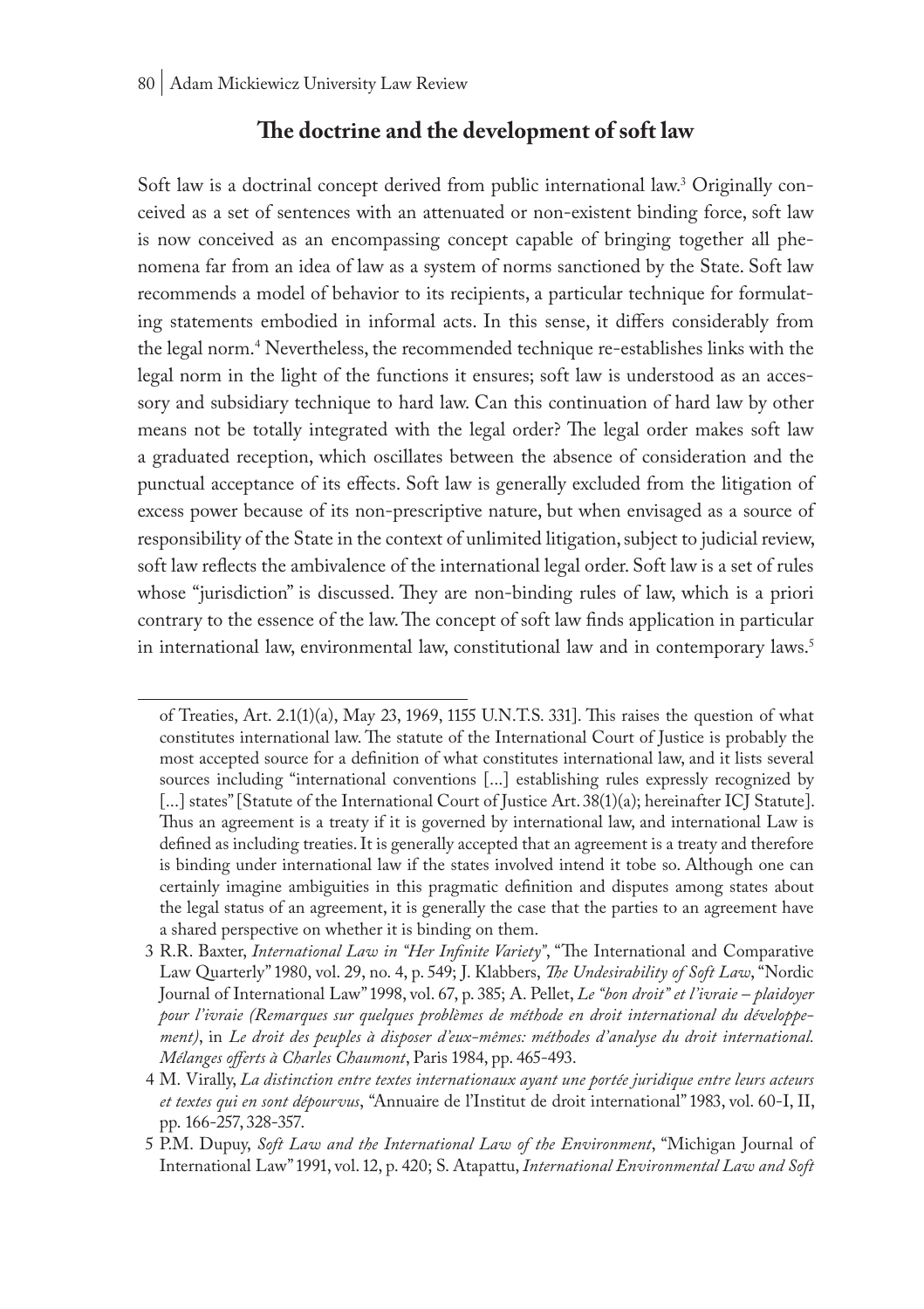A text creates soft law when it merely advises without a legally required obligation. Two categories of texts are used in the relations between the subjects of international law; on one hand, instruments creating legal obligations (treaties, conventions, agreements) and on the other hand, legally non-binding texts primarily expressing a political will.<sup>6</sup> The second category includes declarations, resolutions and other acts of international institutions or conferences. This expression of the will of the subjects of international law, principally the States, which is not legally binding, is generally called soft law. Indeed, soft law rules can be found in treaties, which in their entirety are compulsory. Moreover, the increasingly frequent creation of soft law rules, embodied in formally non-binding instruments or in international conventions is one of the main features of current law. This is the case, in particular, for measures to protect the environment, for several reasons. In the first place, unlike many other branches of international law, the environment concerns all areas of life within States, including economic activities, without necessarily affecting or even prioritizing international relations. Secondly, the protection of the environment implies the adoption of medium and long-term measures regulating matters that normally fall within the exclusive competence of States, such as the conservation of biological diversity.7 In most cases, these provisions require not only the adaptation of national legislation and institutions, but also the development of the capacities of local authorities to implement them and the allocation of the necessary funds for this purpose. As not only the resources but also the capacity to fulfill these obligations may vary from one State to another, the acceptance of "hard" obligations would be unrealistic, so that the adoption of soft law rules is "preferable." Soft law appeared at a time when positivist theories were compelled to confront the regulation of new legal issues that formerly belonged to the *domaine reserve*. Since then, the academy has revisited the sources of international law in considering soft law as a source that questions the canonical basis of international law, thus breaking the ideal of hard legalization and introducing different degrees of normative intensity.8 Soft law has triggered doctrinal debates on the

*Law: A New Direction or A Contradiction?*, in *Non-State Actors, Soft Law and Protective Regimes from the Margins*, ed. C.M. Bailliet, Cambridge 2012, pp. 200-226.

<sup>6</sup> A.E. Boyle, *Some Reflections on the Relationship of Treaties and Soft Law*, "The International and Comparative Law Quarterly" 1999, vol. 48, p. 901. "The traditional sources of international law are frequently attacked as being too narrow, backward looking, and at any rate, incapable of coping with the modern problems of international relations". V. E. Riedel, *Standards and Sources. Farewell to the Exclusivity of the Sources Triad in International Law?*, "European Journal of International Law" 1991, vol. 2, p. 58.

<sup>7</sup> R. Andorno, *The Invaluable Role of Soft Law in the Development of Universal Norms in Bioethics*, Paper at a Workshop jointly organized by the German Ministry of Foreign Affairs and the German UNESCO Commission, Berlin 2007, www.unesco.de/.

<sup>8</sup> M. Virally, *Sur la notion d'accord*, in *Festschrift fur Rudolf Bindschedler (Mélanges)*, ed. E. Diaz, Bern 1980, pp. 159-172; F. Roessler, *Law, de facto agreements and declarations of principle in international economic relations*, "German Yearbook of International Law" 1978, pp. 27-73;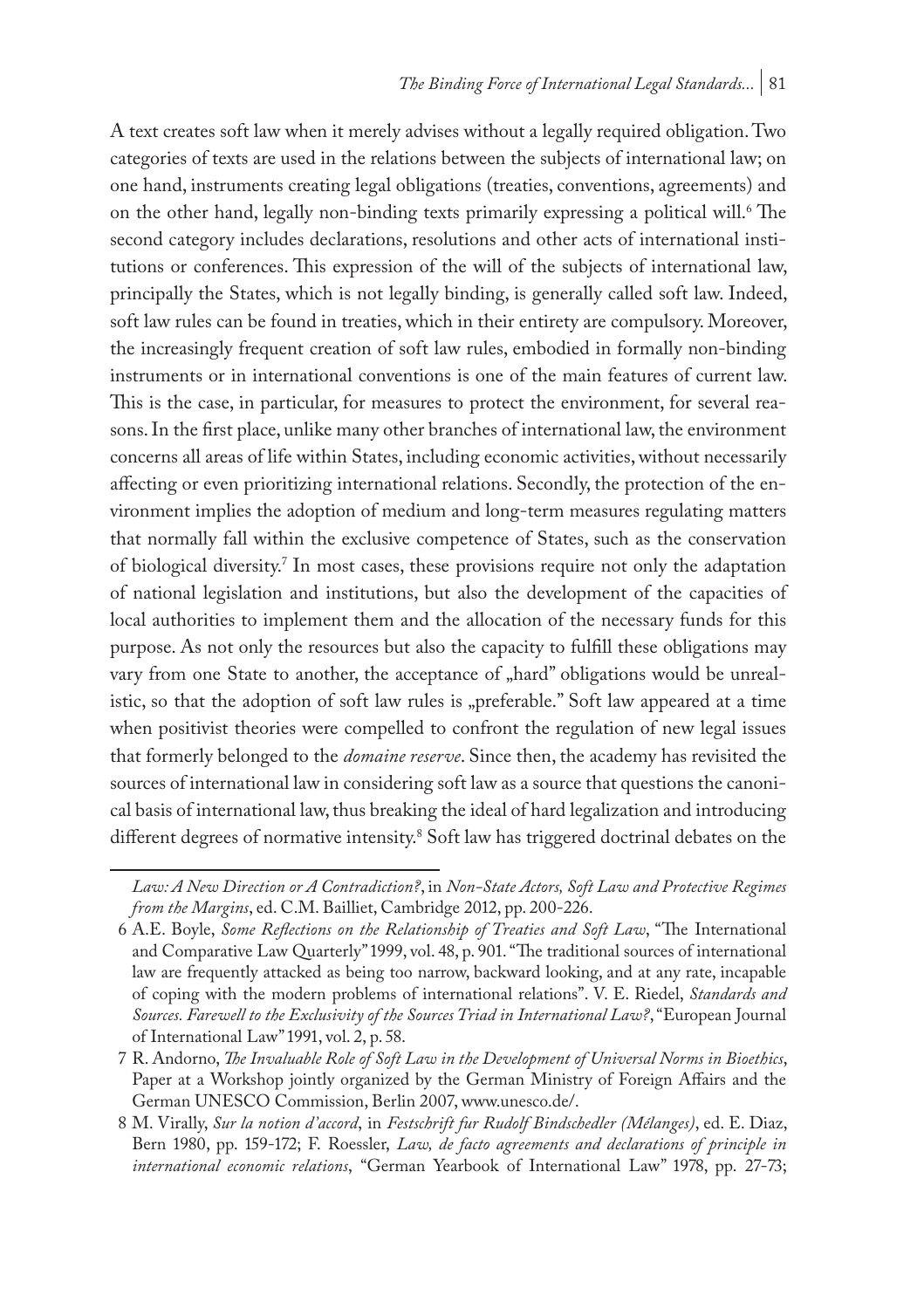difference between soft law and hard law, rooted in positions adopted on the basis of the foundations or sources of international law or the process of lawmaking.<sup>9</sup> Some authors rely on a binary distinction between legal and non-legal rules, while others choose the idea of graduated normativity, or a continuum, or the existence of a penumbra in which soft law has its being. Soft law instruments can even be adopted by new actors involved in the processes of informal international lawmaking, with different degrees of authority, as the new unacknowledged legislators of the world. Soft law also has different functions, covering the inception of law and the interpretation and adaptation of hard law, and it is found in the delegation of functions conferred on international organs charged with developing international law. Soft law has even found its way into legal institutions and international organizations, endowing them with soft responsibility and soft instruments of monitoring and enforcement. In light of these comments and despite its critics, soft law is here to stay.<sup>10</sup>

## **Soft law as a privileged instrument in the actions of international actors**

Soft law can contribute to the development of hard law or partially replace it, without exposing its sources, but at the same time, it compromises its integrity and rigor. Acts in the field of soft law are undoubtedly unusual, soft law may, however, serve as a kind of code of conduct in particularly complex cases, allowing the sphere concerning the application of legal provisions to be evaded, and thus to overcome the impasse. In order to better understand the substitution function of soft law, let us consider a resolution. In the absence of a sufficient amount of time needed to prepare the legal text or even the final shape of the agreement on all the proposed provisions, the parties concerned

M. Bothe, *Legal and non-legal norms. A meaningful distinction in international relations*, "Netherlands Yearbook of International Law" 1980, pp. 65-95.

<sup>9</sup> On the erosion of the sources enumerated in Article 38 of the ICJ Statute, v. R.-J. Dupuy, observateur de la première heure du phénomène de la soft law, constate: "Si les âges classiques sont ceux des distinctions nettes entre catégories précises, l'effritement des colonnes du temple de la loi érigé par l'article 38 du Statut de la Cour exprime assez bien un des aspects des mutations de la société internationale du temps présent." R.-J. Dupuy, *Droit déclaratoire et droit programmatoire – de la coutume sauvage à la "soft law"*, in *Communication. Colloque de Toulouse de la Société française pour le droit international, 16-18 mai 1974*, p. 1. Cf. *Declaratory Law and Programmatory Law: From Revolutionary Custom to "Soft Law"*, in *Declarations on Principles, a Quest for World Peace (Liber Röling)*, ed. R.J. Akkerman, P.J. Van Krieken, Ch.O. Pannenborg, Leyden 1977, pp. 247-257. Cf. I.D. Seiderman, *Hierarchy in International Law: The Human Rights Dimension*, Antwerp 2001, p. 13.

<sup>10</sup> F. Chatzistavrou, *L'usage du soft law dans le système juridique international et ses implications sémantiques et pratiques sur la notion de règle de droit*, "Le Portique" 2005, vol. 15, http://leportique. revues.org/591.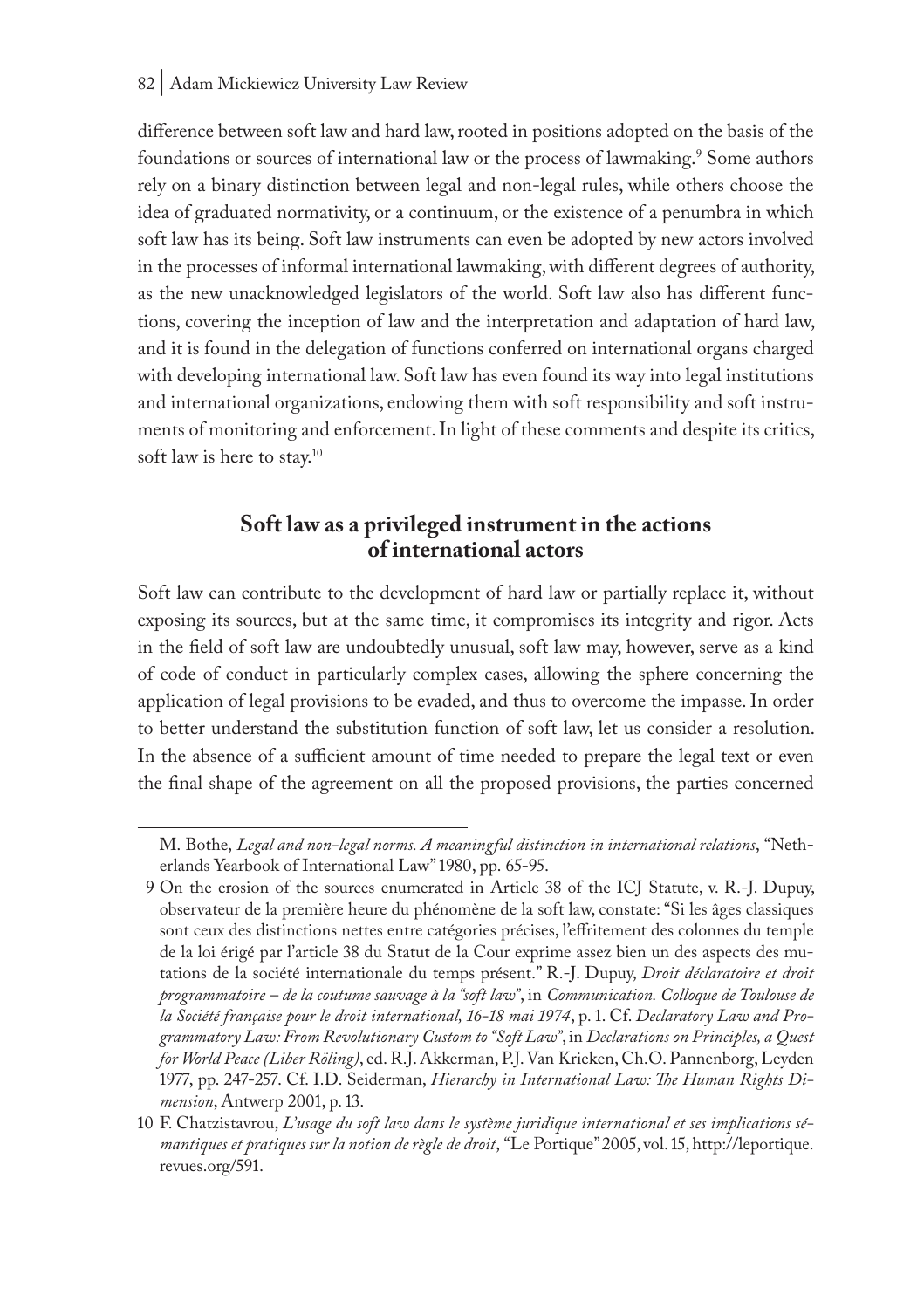may, in accordance, decide to adopt the resolution. This element may contribute to the adoption of a temporary solution, which will later on be confirmed on the basis of hard law and replace the temporary soft law solution, which had a controversial form in any case. Finally, in addition to the two aforementioned features, a solution adopted on the basis of soft law can function as a companion act to institutionalization when the matters concerned overlap, but they cannot be dealt with using the same legal tools (we then talk about the additional role played by soft law). All three features described above place emphasis on the two main features of soft law, namely its imperative procedural aspect (requirements in terms of the need for this type of solution are not strict) and its "influential" nature. Both of these features may at first glance seem incompatible because of their coexistence with all its specifics.11 With regard to the first instruments characterized as "light," it can be said that the fact there is a decision to choose one of these subsidiary legal instruments is also evidence of a reluctance to submit to the legal restrictions of hard law, due to the introduction of short and simplified decision-making procedures. The results achieved by referring to this kind of soft procedure would possibly be difficult to obtain under the procedures of hard law. Soft law, through its more or less programmatic nature, also creates a framework for future discussions and negotiations between states.

In this context it is possible to focus on the purely "symbolic" use of available possibilities, in order to avoid having to take decisions of a binding nature, which are thus likely to entail serious legal consequences. This solution makes it possible to establish a framework covering the individual, intermediate stages to reach a consensus and make a decision based on obtaining clean consent. This makes it quite obvious that it is easier for states to express their consent to the act, which has consequences in the form of legal obligations on a small scale. Consent also reflects the political interests of the parties that want in this way to demonstrate their support for specific fields of policy, and at the same time can do so without being involved at a purely legal level and without making any pretense or imposing on each other's specific rights and responsibilities.<sup>12</sup>

<sup>11</sup> C.M. Chinkin, *The Challenge of Soft Law : Development and Change in International Law*, "The International and Comparative Law Quarterly" 1989, vol. 38, p. 860. Cf. M. Fitzmaurice, *The Identification and Character of Treaties and Treaty Obligations between States in International Law*, "British Yearbook of International Law" 2002, vol. 73, p. 180.

<sup>12</sup> For exemple the Rio principle 7 "States shall cooperate in a spirit of global partnership to conserve, protect and restore the health and integrity of the Earth's ecosystem. In view of the different contributions to global environmental degradation, States have common but differentiated responsibilities. The developed countries acknowledge the responsibility that they bear in the international pursuit to sustainable development in view of the pressures their societies place on the global environment and of the technologies and financial resources they command." See, e.g., Convention on Long-Range Transboundary Air Pollution (Geneva, 13 Nov. 1979), 1302 U.N.T.S. 217, art. 1. V. also: Vienna Convention for the Protection of the Ozone Layer (Vienna, 22 Mar. 1985), UNEP Doc. IG.53/5, art. 1(2); Montreal Protocol on Substances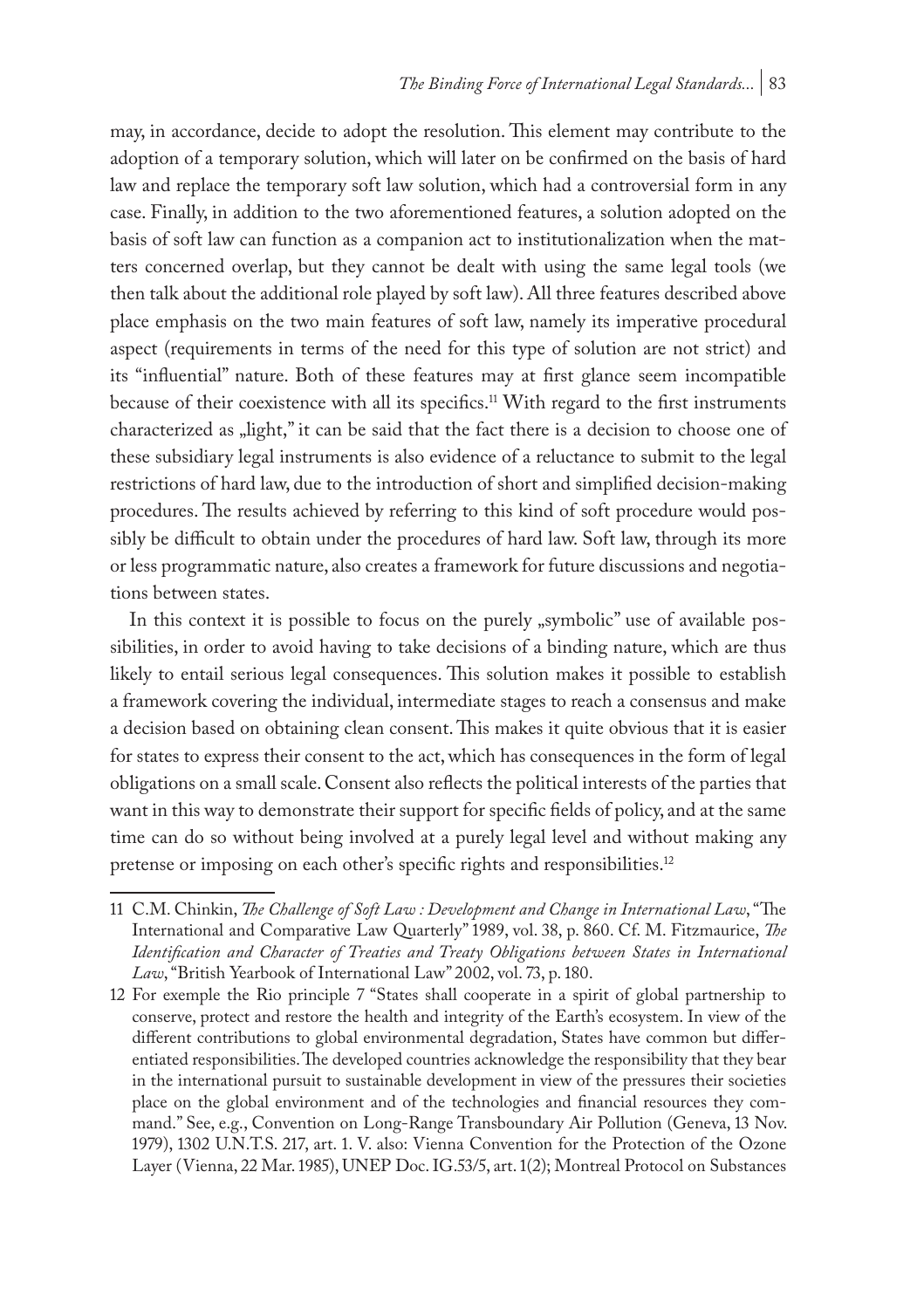#### 84 | Adam Mickiewicz University Law Review

Thus, as we have seen, when an act situates itself in the sphere of soft law, it sometimes leads to the adoption of subsequent acts of a compulsory nature, which constitutes a first step towards developing a political consensus. Because the obligation arising under the agreement or contract concluded on the basis of soft law is a mainly a political or moral obligation, the resulting penalties and legal consequences are negligible. The fact there is no compulsory jurisdiction on certain rules of conduct allows states to make interpretations of their own, the fact being that it may sometimes be very convenient to removes some acts from the jurisdiction of the judiciary. For example, many of the provisions contained in the various codes of conduct defining international rules entail legal sanctions due to insufficient clearly formulated content or the same type of conduct under regulation. In this context, there arises not only the danger resulting from differences of interpretation, but, more importantly, the danger of possibly violating the law, against which there would be no possibility of appeal. An international agreement, generating political, moral and legal consequences, must be approved by parliament. While the act of holding a political and moral obligation often includes relevant legal and characterizes at the same time, a certain degree of precision and specialization, is not subject de facto to this procedure. However, it is the responsibility of each country to make a final assessment by reference to the constitutional law applicable on its territory, because the extent to which it can dispense with the procedure depends on parliamentary ratification. Thus, for example, a specific agreement in one country might require the consent of parliament if it is to enter into force, another may well be included under the sole responsibility of the government. Acts governed by the rules of soft law contain a type of conditional or absolute clause ratification. Placing a conditional clause is evidence of some kind of flexibility. Nevertheless, even in the case of a clause, absolute application of the procedure for the implementation of the act is simpler than the procedure that usually takes place in the case of agreements and international law, which does not provide for the exchange of instruments of ratification. Mitigated, the nature of the procedure goes hand in hand with the "influential" nature of soft law. This seemingly paradoxical state of affairs testifies to the rank the soft law enjoys in international com-

that Deplete the Ozone Layer (Montreal, 16, Sept. 1987), 26 I.L.M. 1550 1987), Pmbl, § 3; Convention on the Transboundary Effects of Industrial Accidents (Helsinki, 17 Mar. 1992), 31 I.L.M.1330, art. 1(c); United Nations Framework Convention on Climate Change (Rio de Janeiro, 9 May 1992), 31 I.L.M. 849, art. 1(1); Convention on the Protection of the Marine Environment of the Baltic Sea Area (Helsinki, 22 Mar. 1974), 13 I.L.M. 546, art. 2(1); Convention for the Prevention of Marine Pollution from Land-Based Sources (Paris, 4 June 1974), 13 I.L.M. 352, art. 1; Convention for the Protection of the Mediterranean Sea against Pollution (Barcelona, 16 Feb. 1976), 15 I.L.M. 290, art. 2(a) and all subsequent regional seas agreements; Convention on the Non-Navigational Uses of International Water courses (New York, 31 May 1997), 36 I.L.M. 700, art. 21(2).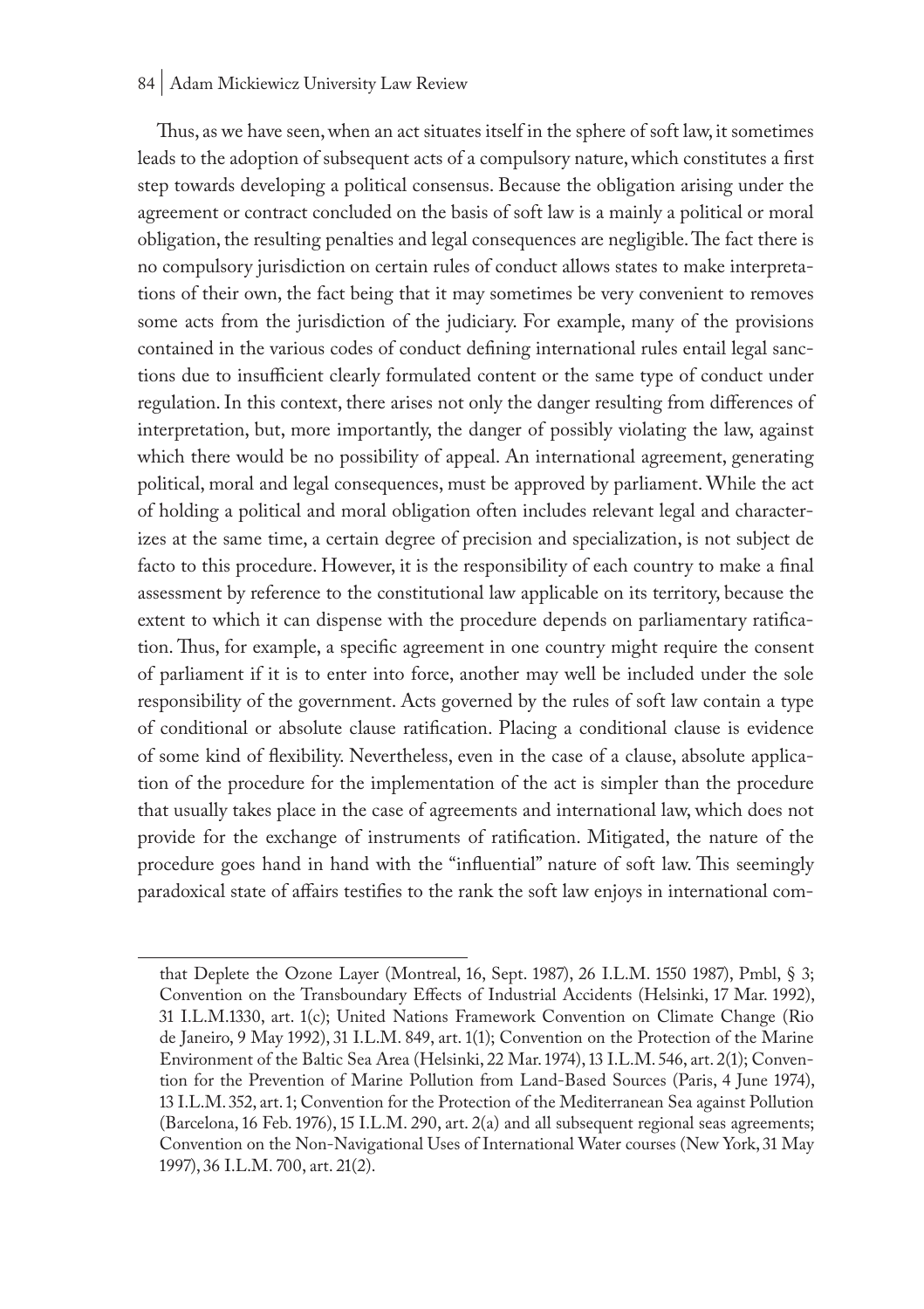munication or exchange, in spite of its only slightly binding nature. It is worth noting that in describing soft law as "influential," we refer to an act regulating the principles of soft law outside its legal value in the strict sense of the word. An act is characterized by low binding power from a legal point of view, it may be quite binding politically and exert a strong influence on the international arena as a means of political pressure. For example, the opposition of a Member State to a particular act may force the State to remain on the defensive, entailing the need to clarify the position they occupy. But the act which regulated the principles of soft law may also be part of initiating the operation of a particular norms; a situation of this kind took place even in the case of the Universal Declaration of Human Rights. Finally, the act of belonging to the sphere of soft law may establish guidelines in previously pristine areas – guidelines which are designed to prevent such practices from occurring in a state based on selfish sovereignty. Both of the aforementioned features which characterize soft law, i.e either its mild or lighter nature and its "influential" character, reflect differences between the flexibility offered by the procedure and opacity in the impact of strength. Internationally, the dominant area of use and the application of soft law is the area of executive power. In this context, there is a paradoxical contrast between, on the one hand, the high levels of state authorities entitled to sign or approve arrangements made based on the criteria of soft law (heads of state and prime ministers, foreign ministers or other ministers, diplomats, or, in the case of when it is allowed, other officials), involving reciprocal obligations and justified represented in this way, and, on the other hand, the non-binding nature of these obligations of the states. Regardless of any legal dilemmas that inspire the practice of soft law from the point of view of procedural and conceptual practice, it is constantly growing and evolving, becoming an essential instrument for the exercise of political power.

In light of the above, the paradox resulting from the frequent use of soft law can thus be summarized as follows: As soft law is turned to more and more often, an has fartherreaching application, the strengthening of its legal and political status allows national governments to use an even wider range of its features in newer areas of activity in the international arena. By expanding the area of the application of soft law, which results primarily from legal tolerance, government actions are freed from coercion, parliamentary oversight and jurisdiction, and can thereby shape political decisions at various international forums. In other words, despite the fact that acts concluded on the basis of the principle of soft law contain provisions about their specified range, legal acts are carried out without being subject to the requirements of the law in the case of international mechanisms – such as judicial review and mandatory approval by parliament – which essentially would be required by the rule of international law. The fact that these acts are carried out in isolation from the limitations of the existing international mechanisms gives governments considerable leeway to help them make joint decisions. Thus, the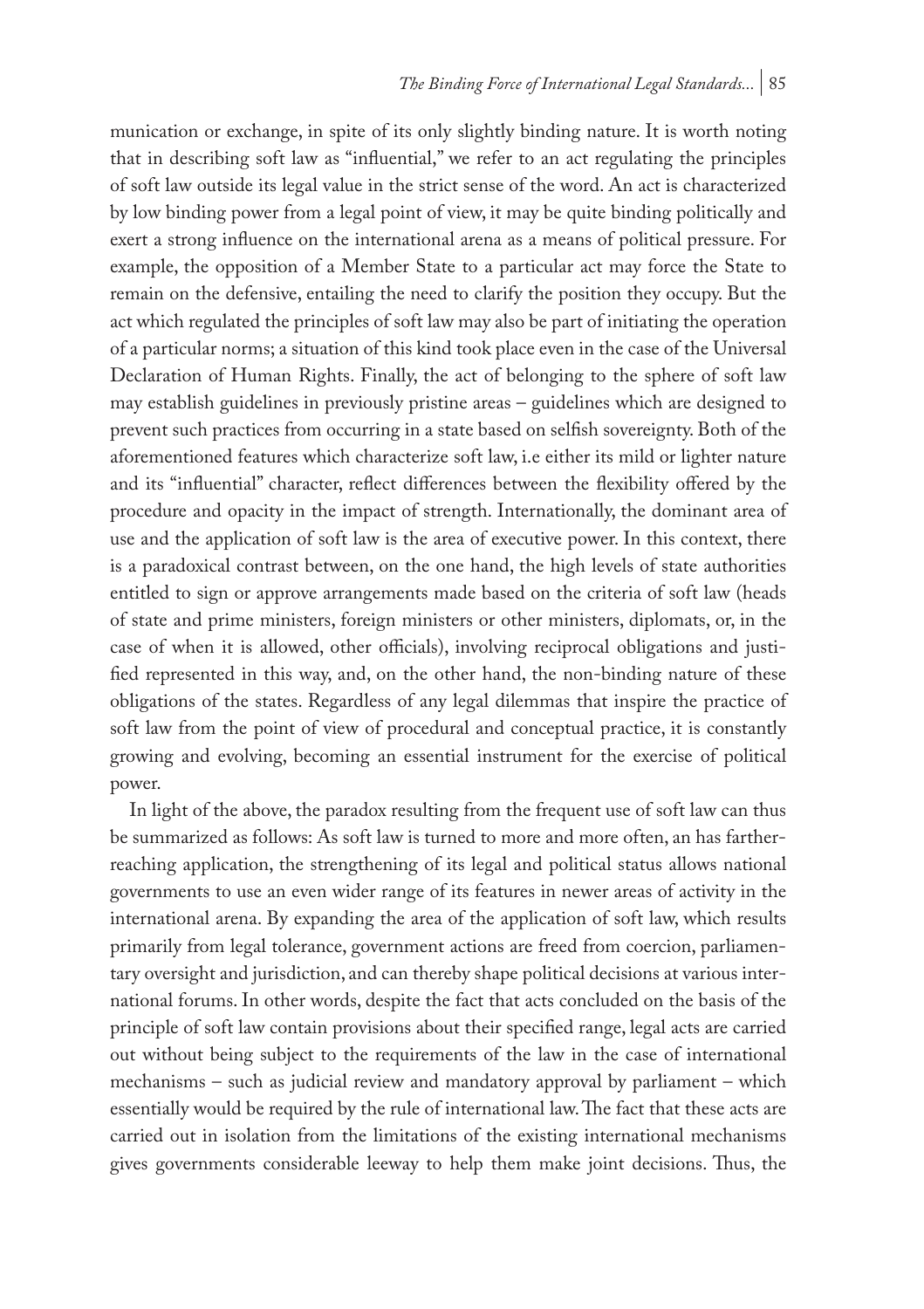increasing use of soft law instruments creates legal incentives for the creation and operation of a new type of rights.13

On the one hand, the use of soft law may be seen as a manifestation of the fact that the decision-making structures operating at the international level do not have transnational decision-making power, yet on the other hand it can also be understood as a kind of loophole in the area of cooperation between countries, which could provide a practical solution for the need to strengthen international legal order, where it shows a certain weakness or turns out to be simply ineffective.<sup>14</sup> Soft law is a kind of gentlemen's agreement binding the parties, which increases the flexibility of their activities with regard to the political governance of their behavior or gives direction to their future actions. It is particularly appropriate in situations of insufficient competence and when there is difficulty in reaching a consensus. However, the risk of abuse of power in relation to the restrictions laid down by treaties, essentially for political reasons, might frustrate both the course implicitly recommended and the current decision-making procedure.<sup>15</sup>

# **The permissive nature of the international legal system in the face of the development of soft law**

The blurred distinction between the nature of this international legal and political instrument raises the issue of border demarcation, which separates the doctrinal point of view of the field of public international law and international relations. Some legal experts point out that the use of soft law in some way carries the risk of the "juridification" of international political relations. The development of specific standards at the international level is associated with a number of problems of a legal, political and technical nature. Paradoxically, the use of soft law is developing in a dynamic way, although this is not due to lack of precise provisions in the treaties relating to the policy area. In the doctrine, the introduction of the concept of soft law was considered as an attempt to discourage countries from benefitting from hard law. "Infra-juridical" practices,

<sup>13</sup> J. Klabbers, *The Redundancy of Soft Law*, "Nordic Journal of International Law" 1996, vol. 65, p. 167. Cf. N. Luhmann, *La confiance: un mécanisme de réduction de la complexité sociale*, transl. S. Bouchard, L.K. Sosoe, Paris 2006; S. Beci, *Environmental Protection in the Framework of International Law: Development and Perspectives*, "European Scientific Journal" 2014, vol. 22, pp. 31-42; C.M. Chinkin, *op. cit.*, pp. 850-866.

<sup>14</sup> K.W. Abbott, R.O. Keohane, A. Moravcsik, A.-M. Slaughter, D. Snidal, *The Concept of legalization*, "International Organization" 2000, vol. 54, no. 3, pp. 401-419; K.W. Abbott, D. Snidal, *Hard and soft law in international governance*, "International Organization" 2000, vol. 54, no. 3, p. 453.

<sup>15</sup> T. Olawale Elias, *op. cit.*, p. 49; H. Thierry, *Les résolutions des organes internationaux dans la jurisprudence de la Cour internationale de Justice*, "Recueil des Cours de l'Académie de Droit International" 1980-II, vol. 167, p. 442.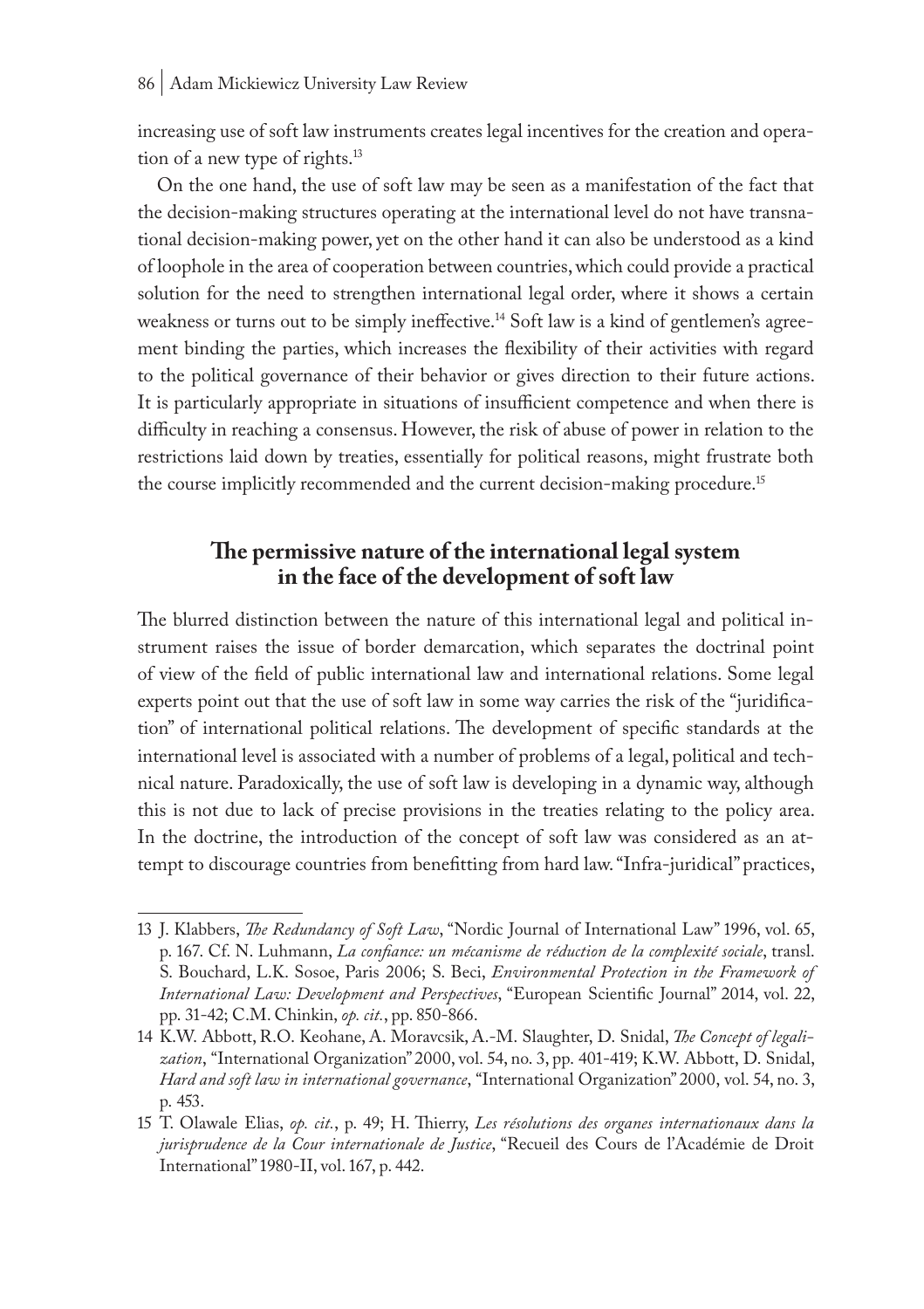characterized by permissiveness in the application of the general principles of international law, raise the concern that acts governed by the rule of soft law will replace the legal forms in their strict sense, which alone can guarantee the adoption of provisions which are supposed to be legally binding.<sup>16</sup> Thus, there is a fear that acts of soft law will supplant the legal forms which alone can adopt legally binding provisions. When it comes to counteracting the propensity of actors (both public and private) to go it alone and, for the most powerful, to turn rules to their advantage, or even to seek to define them according to their own interests, international law may prove to be ineffective by favoring the use of non-binding acts. However, not forgetting the above risk of "juridification" in international political relations through these "infra-juridical" practices, the law can possibly evolve or even change in the customary manner. Normative diversification, which carries a soft law raises the problem of qualification and classification standards derived from these "infra-juridical" practices. Is soft law a normative category situated between the law and lawlessness? The prioritization of normative sources leads to imposing a formal order of priorities, so that conformity with the former constitutes the criterion of legality of the latter. A relatively orderly and rational rearrangement of the various acts practiced within the international legal system, without being tied to the definition of a prior hierarchy between them, would allow a distinction to be made based on their function and on the authority from which they derive. However, the variety of international "legalization" with which we are dealing shows that there is a missing hierarchy of norms and a source directory explicitly incorporated into texts; this is the consequence of the choices made by the international legal order. The pyramidal concept of the hierarchy of norms (in terms of consistency and uniformity of the law by H. Kelsen) has been replaced by fuzzy standards, which lack clearly marked boundaries (the so-called «distributed» concept of law).

### **Conclusion**

Acts are defined through the prism of their structures and effects, but in the global hierarchy occupied by each of them on the basis of the mutual relationship existing between them, their legal status is no longer clear. The use of one or other types of act is not associated with an existing possible difference between them in terms of legal status, but with the function and objectives, which is to be achieved with their help. Going beyond the concept assumes that the law implies the existence of a hierarchical

<sup>16</sup> D. Trubek, L. Trubek, *The Coexistence of New Governance and Legal Regulation: Complementarity or Rivalry?*, Paper presented at the Annual Meeting of the Research Committee on the Sociology of Law, Paris 2005, www.reds.msh-paris.fr/communication/docs/trubek.pdf [access: 31.07.2015]; A. Peters, *Soft law as a new mode of governance*, in *The Dynamics of Change in EU Governance*, ed. U. Diedrichs, W. Reiners, W. Wessels, Northampton 2011, p. 35.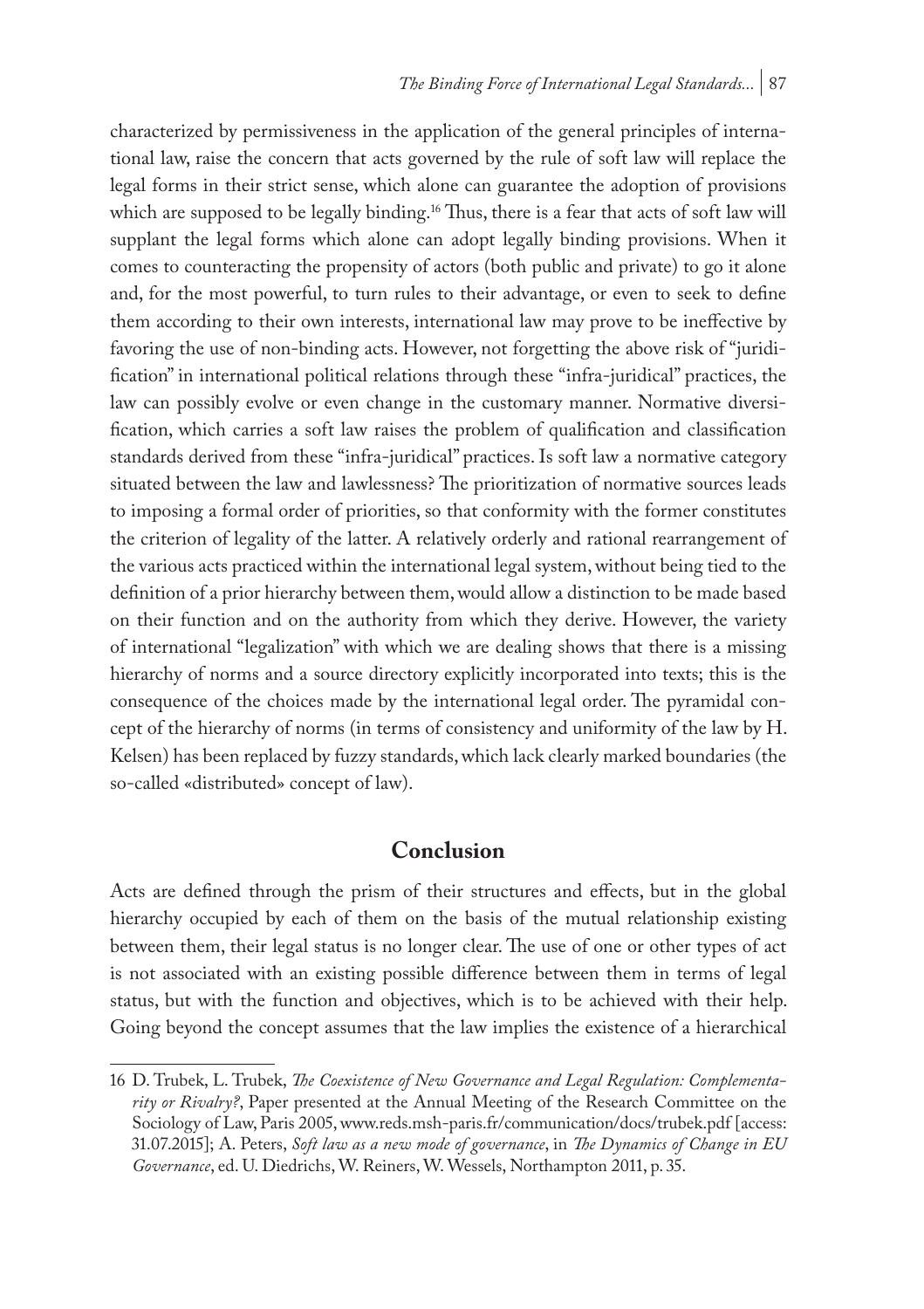system of normative functioning at the international level, meaning that the law can be defined not only as a system of a compulsory nature, but also as a system of a contractual nature. In the case of soft law, perhaps, one should speak not so much about legal rules, or what rules of conduct are agreed on by the parties in accordance with their wishes. Given the fact that these rules are not considered a source of legal obligations, they are rather a factor than a source of law. They activate the function of a political party, which is the exercise of authority in the field of "justifying and convincing." Given H. Kelsen's normativist view which holds that it is sufficient for a rule of law to prescribe that its violation should be punished for it to be considered a legal provision, this transfer to a right devoid of coercion or of a contractual nature, which results from soft law being used with increasing frequency, proves that it is necessary to separate the notion of the legal system from the notion of a legal penalty. In fact, the application of sanctions is a prerequisite for the effectiveness of the law, not its existence. In other words, the concept of coercion and consequently, the notion of sanctions is not a constitutive element, but a functional element of the international legal system. In the international context the question of international responsibility of the public subjects is of even more fundamental importance than ever before.

#### **Literature**

- Abbott K.W., Keohane R.O., Moravcsik A., Slaughter A.-M., Snidal D., *The Concept of legalization*, "International Organization" 2000, vol. 54, no. 3.
- Abbott K.W., Snidal D., *Hard and soft law in international governance*, "International Organization" 2000, vol. 54, no. 3.
- Andorno R., *The Invaluable Role of Soft Law in the Development of Universal Norms in Bioethics*, Paper at a Workshop jointly organized by the German Ministry of Foreign Affairs and the German UNESCO Commission, Berlin 2007, www.unesco.de/.
- Atapattu S., *International Environmental Law and Soft Law: A New Direction or A Contradiction?*, in *Non-State Actors, Soft Law and Protective Regimes from the Margins*, ed. C.M. Bailliet, Cambridge 2012.
- Baxter R.R., *International Law in "Her Infinite Variety"*, "The International and Comparative Law Quarterly" 1980, vol. 29, no. 4.
- Beci S., *Environmental Protection in the Framework of International Law: Development and Perspectives*, "European Scientific Journal" 2014, vol. 22.
- Bothe M., *Legal and non-legal norms. A meaningful distinction in international relations*, "Netherlands Yearbook of International Law" 1980.
- Boyle A.E., *Some Reflections on the Relationship of Treaties and Soft Law*, "The International and Comparative Law Quarterly" 1999, vol. 48.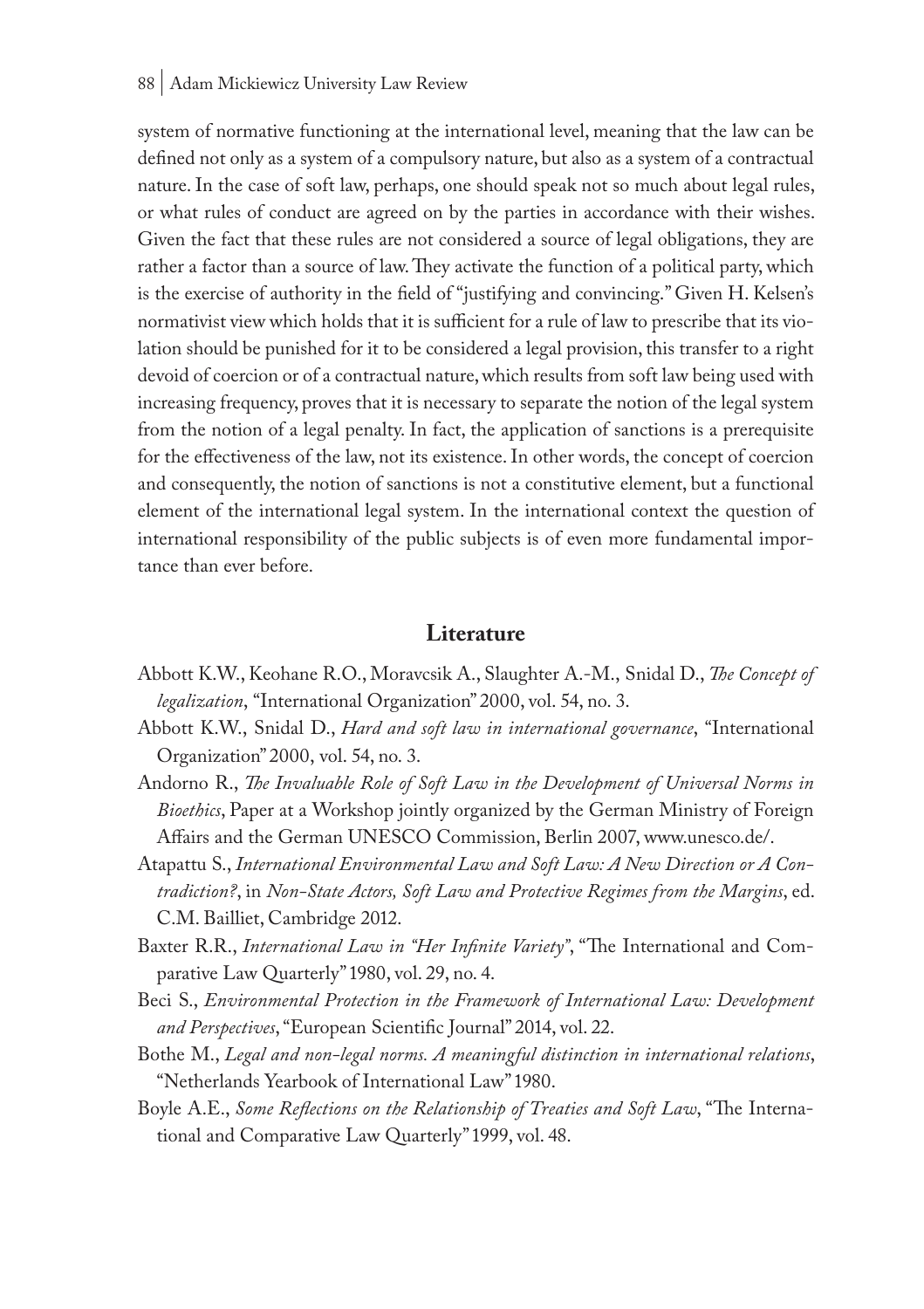- Chatzistavrou F., *L'usage du soft law dans le système juridique international et ses implications sémantiques et pratiques sur la notion de règle de droit*, "Le Portique" 2005, vol. 15, http://leportique.revues.org/591.
- Chinkin C.M., *The Challenge of Soft Law : Development and Change in International Law*, "The International and Comparative Law Quarterly" 1989, vol. 38.
- *Declaratory Law and Programmatory Law: From Revolutionary Custom to "Soft Law"*, in *Declarations on Principles, a Quest for World Peace (Liber Röling)*, ed. R.J. Akkerman, P.J. Van Krieken, Ch.O. Pannenborg, Leyden 1977.
- Diallo B.S., *The role and place of soft law in the international legal system*, in *Wybrane problemy prawa materialnego i procesowego. Teoria i praktyka*, ed. K. Konopka, J. Mucha, vol. IV, Poznań 2016.
- Dupuy P.M., *Soft Law and the International Law of the Environment*, "Michigan Journal of International Law" 1991, vol. 12.
- Dupuy R.-J., *Droit déclaratoire et droit programmatoire de la coutume sauvage à la "soft law"*, in *Communication. Colloque de Toulouse de la Société française pour le droit international, 16-18 mai 1974*.
- Dupuy R.-J., *La technique de l'accord mixte utilisée par les Communautés européennes*, "Annuaire de l'Institut de droit international" 1973.
- Fitzmaurice M., *The Identification and Character of Treaties and Treaty Obligations between States in International Law*, "British Yearbook of International Law" 2002, vol. 73.
- Klabbers J., *The Redundancy of Soft Law*, "Nordic Journal of International Law" 1996, vol. 65.
- Klabbers J., *The Undesirability of Soft Law*, "Nordic Journal of International Law" 1998, vol. 67.
- Lachs M., *Some Reflections on Substance and Form in International Law*, in *Transnational Law in a Changing Society – Essays in Honor of Philip C. Jessup*, New York – London 1972.
- Luhmann N., *La confiance: un mécanisme de réduction de la complexité sociale*, transl. S. Bouchard, L.K. Sosoe, Paris 2006.
- Olawale Elias T., *Modern Sources of International Law*, in *Transnational Law in a Changing Society – Essays in Honor of Philip C. Jessup*, New York – London 1972.
- Pellet A., *Le "bon droit" et l'ivraie Plaidoyer pour l'ivraie (Remarques sur quelques problèmes de méthode en droit international du développement)*, in *Le droit des peuples à disposer d'eux-mêmes. Méthodes d'analyse du droit international. Mélanges offerts à Charles Chaumont*, Paris 1984.
- Peters A., *Soft law as a new mode of governance*, in *The Dynamics of Change in EU Governance*, ed. U. Diedrichs, W. Reiners, W. Wessels, Northampton 2011.
- Riedel E., *Standards and Sources. Farewell to the Exclusivity of the Sources Triad in International Law?*, "European Journal of International Law" 1991, vol. 2.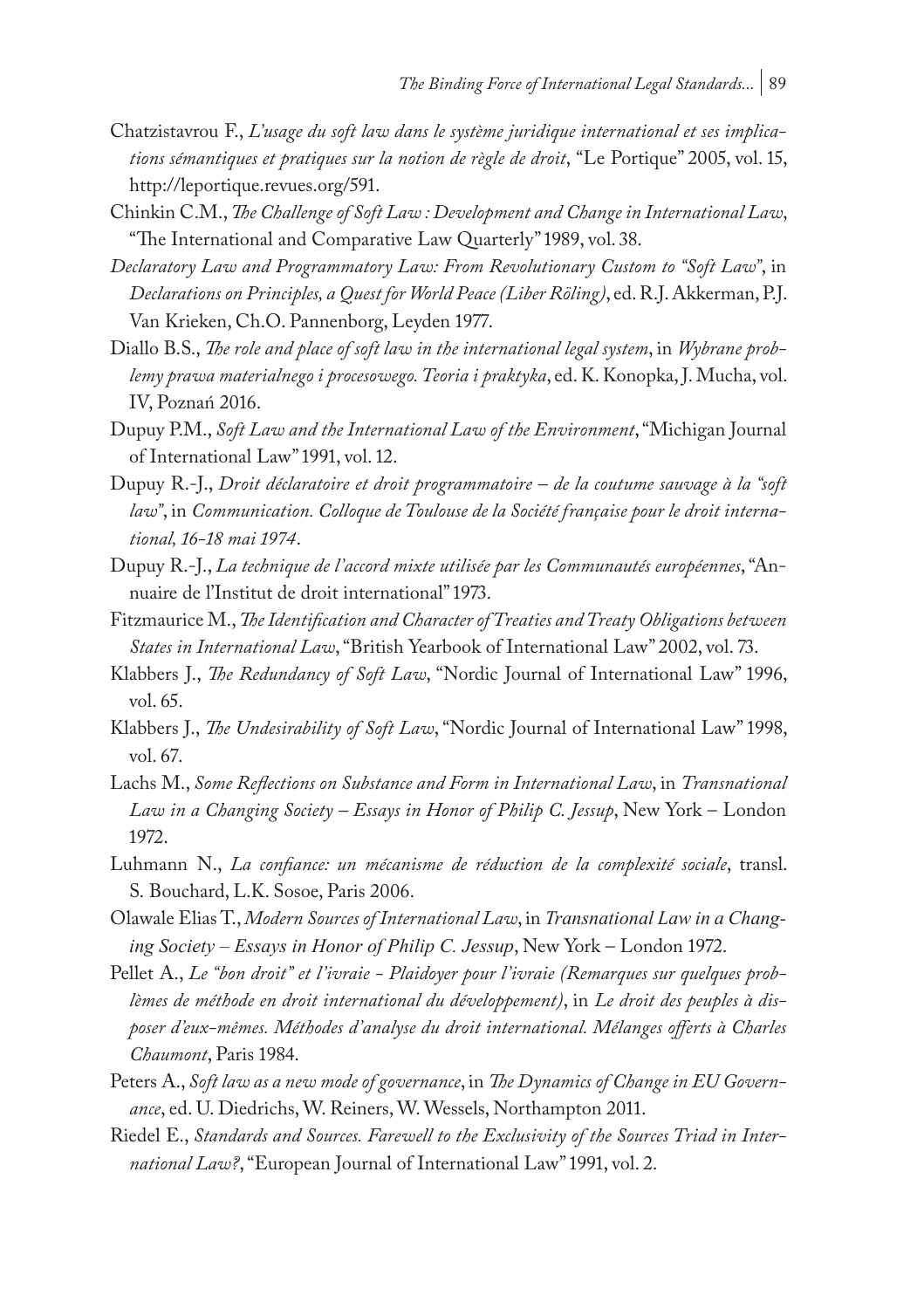- 90 | Adam Mickiewicz University Law Review
- Roessler F., *Law, de facto agreements and declarations of principle in international economic relations*, "German Yearbook of International Law" 1978.
- Seiderman I.D., *Hierarchy in International Law: The Human Rights Dimension*, Antwerp 2001.
- Skubiszewski K., *The elaboration of general multilateral conventions and of non-contractual instruments having a normative function or objective*, "Annuaire de l'Institut de droit international" 1985, vol. 61(1).
- Thierry H., *Les résolutions des organes internationaux dans la jurisprudence de la Cour internationale de Justice*, "Recueil des Cours de l'Académie de Droit International" 1980-II, vol. 167.
- Trubek D., Trubek L., *The Coexistence of New Governance and Legal Regulation: Complementarity or Rivalry?*, Paper presented at the Annual Meeting of the Research Committee on the Sociology of Law, Paris 2005, www.reds.msh-paris.fr/communication/ docs/trubek.pdf [access: 31.07.2015].
- Virally M., *La distinction entre textes internationaux ayant une portée juridique entre leurs acteurs et textes qui en sont dépourvus*, "Annuaire de l'Institut de droit international" 1983, vol. 60-I, II.
- Virally M., *Sur la notion d'accord*, in *Festschrift fûr Rudolf Bindschedler (Mélanges)*, ed. E. Diaz, Bern 1980.
- Wellens K.C., Borchardt G.M., *Soft law in European Community law*, "European Law Review" 1989, vol. 14, no. 1.

#### **summary**

### **The Binding Force of International Legal Standards in the Face of the Recurrent Practice of Soft Law**

Soft law facilitates cooperation between international actors. Already, the elaboration of international law is a matter of shared competence between States, traditionally recognized as the only subjects of international law, international organizations and the typical actors. International organizations have initiated a movement towards the adoption of flexible forms of regulation of international relations. They will profoundly change the way in which international law will be created and presented to the recipients of the rule of law. From the very beginning of their activities, organizations preferred a method other than hierarchical command to encourage international cooperation. They will develop a consistent legal technique, aimed at persuading and not compelling their Member States to adopt conduct consistent with the legally binding standard. This article proposes a reflection on soft law and the results of its increasing use in international practices.